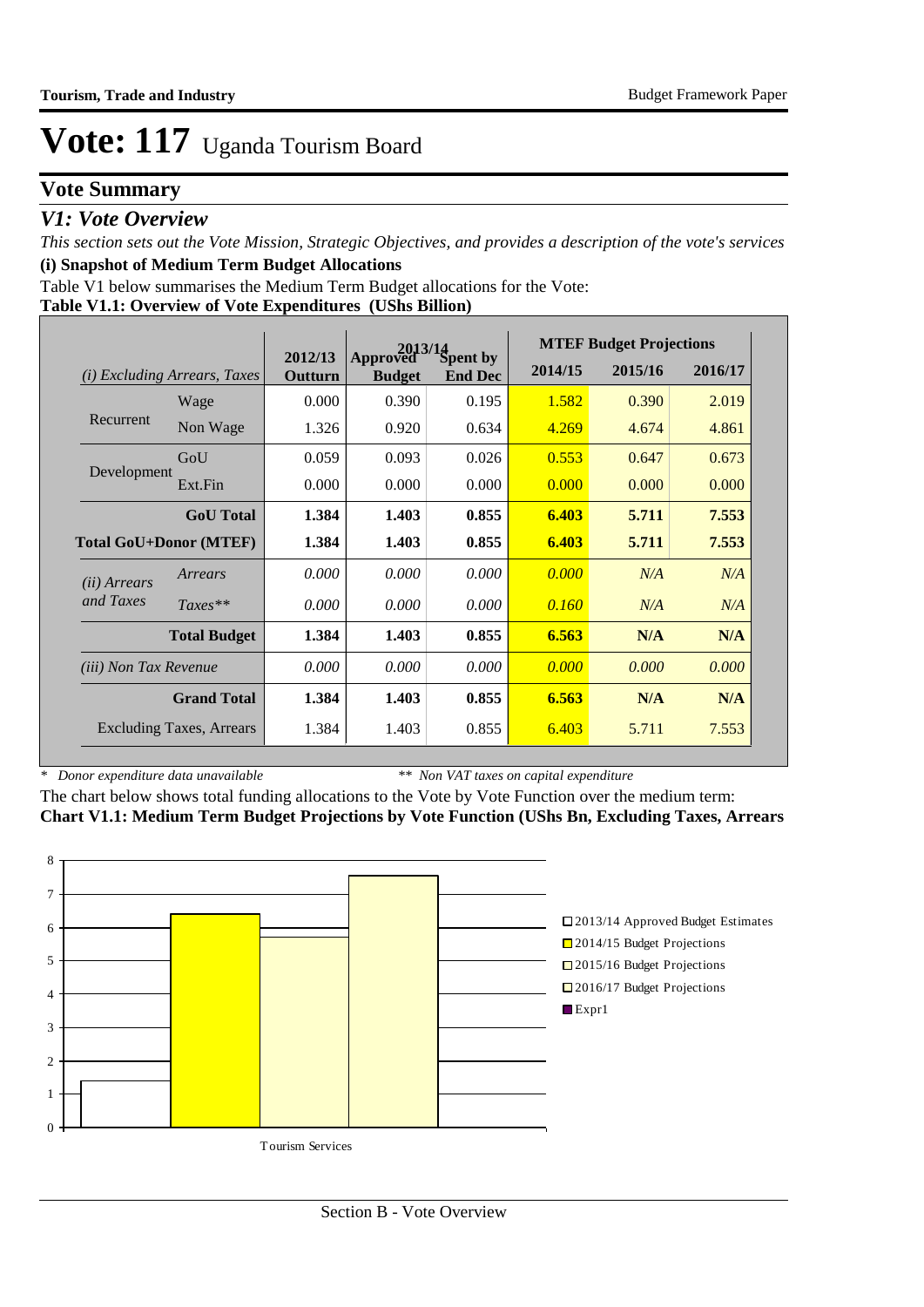# **Vote Summary**

### **(ii) Vote Mission Statement**

The Vote's Mission Statement is:

*VISION STATEMENT To be a world class agency for sustainable tourism promotion and development MISSION STATEMENT To develop, promote and coordinate a sustainable and competitive tourism industry*

#### **(iii) Vote Outputs which Contribute to Priority Sector Outcomes**

The table below sets out the vote functions and outputs delivered by the vote which the sector considers as contributing most to priority sector outcomes.

| Table V1.2: Sector Outcomes, Vote Functions and Key Outputs |  |  |
|-------------------------------------------------------------|--|--|
|-------------------------------------------------------------|--|--|

| <b>Sector Outcome 1:</b>                                      | <b>Sector Outcome 2:</b>                                                               | <b>Sector Outcome 3:</b>                                                                   |  |  |
|---------------------------------------------------------------|----------------------------------------------------------------------------------------|--------------------------------------------------------------------------------------------|--|--|
| A Competitive and Export-oriented<br><b>Industrial Sector</b> | <b>Improved Heritage Conservation and</b><br><b>Increased Tourism Earnings</b>         | <b>Improved Competitiveness and Market</b><br><b>Access of Uganda's Goods and Services</b> |  |  |
| <b>Vote Function: 06 53 Tourism Services</b>                  |                                                                                        |                                                                                            |  |  |
| <b>Outputs Contributing to Outcome 1:</b>                     | <b>Outputs Contributing to Outcome 2:</b>                                              | <i>Outputs Contributing to Outcome 3:</i>                                                  |  |  |
| None                                                          | <b>Outputs Provided</b>                                                                | None                                                                                       |  |  |
|                                                               | 065303 Quality Control (Inspection,<br>Registration, Licenses, Class. &<br>Monitoring) |                                                                                            |  |  |

## *V2: Past Vote Performance and Medium Term Plans*

*This section describes past and future vote performance, in terms of key vote outputs and plans to address sector policy implementation issues.* 

### **(i) Past and Future Planned Vote Outputs**

### *2012/13 Performance*

UTB coordinated and led the participation of the private sector (Tour Operators, hotel owners, dance troupes etc), the Ministry of Tourism, Wildlife and Antiquities (MTWA), Civil Aviation Authority (CAA) , Uganda Wildlife Authority (UWA), Tour Operators (under AUTO), tin international trade fairs, namely. The Fairs attended during the year included:, the World Travel Market in the UK (November 2012) and the ITB in Berlin, Germany (March 2013). UTB organised the World Tourism Day Celebrations that were held in Entebbe in September 2012. A number of promotional materials in form of DVDs, brochures, CDs, posters, etc. were produced and distributed both domestically and internationally. The e-newsletter readership has risen from 2,000 to 3,000. UTB has participated in a number of East African Community meetings discuss strategic tourism issues relating to promoting the region as a single destination.UTB participated and showcased Uganda at a number of domestic events and international conferences hosted by Uganda including the Buganda Tourism Expo, the Bunyoro-Kitara Tourism Expo, Busoga Tourism Expo, the Uganda matyrs celebrations and the 7th E-governance Conference held in Munyonyo. UTB participated also in the Banyakigezi Tourism conference held in December 2012 to offer technical guidance on how the Kigezi region can be promoted effectively as a single destination. UTB has experienced an upsurge of over 444.9% in the number of online visits from 2,077 in 2011/2012 to 11,317 in 2012/2013, after upgrading and regularly updating the UTB website (www.visituganda.com) during the year 2012/2013. In addition, the use of online social networks, internet and mail marketing have increasingly been appreciated to improve Uganda's destination marketing. In this regard, there has been an increase in Facebook likes and Twitter followers from 207 to 920 and 340 to 1,224 respectively, on top of creation of new and specific tools like the Monthly newsletters (Destina Uganda for corporates and Uganda Tourism Board newsletter for the institution). Several other social accounts have been created to enhance on the marketing function, these include @vist\_uganda on Twitter, World Tourism Day page on Facebook and @visitinguganda on Youtube. In conjuction with the MTWA, UTB carried out regional sensitization seminars for service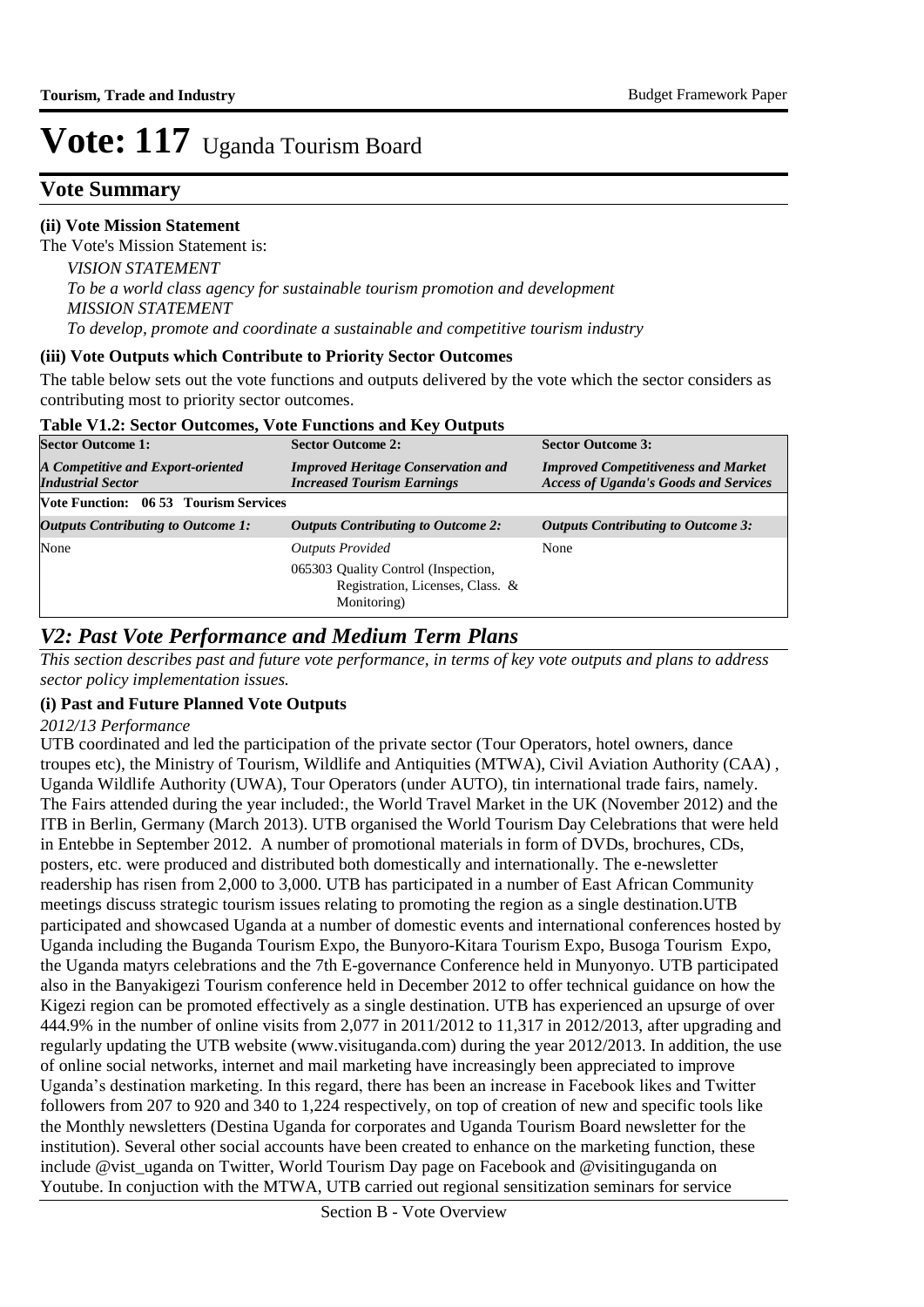## **Vote Summary**

providers aimed at disseminating tourism standards to the service providers. UTB finalized the preparation of its first ever Strategic Plan and Resource Mobilization Plan. By end of the FY, the Strategic plan was ready for printing and circulation but awaited approval by the Board of Directors.

## *Preliminary 2013/14 Performance*

UTB produced and distributed 10,000 assorted promotional materials world wide, organised and coordinated Uganda's participation in in the World Travel Market Fair in London in November 2013. UTB actively participated in the Routes Africa conference, a meeting for Civil Aviation Authorities and National Tourism Boards from all over the world, hosted by Uganda Civil Aviation Authority (end of June to early July 2013). UTB was also invited and did participate in the Routes World Conference that was held in Las Vegas from 5th to 8th October 2013. Participated in the Buganda Tourism Expo that took place on the 26th July-4th August in Lubiri where UTB Exhibited for seven days, distributing promotional materials and answering queries from the visitors to our stand.UTB organized the World Tourism Day celebrations held on 27 September 2013 in Fort Portal under the theme: Tourism and Water: Protecting our Common Future. UTB partnered with other actors to organize the Miss Tourism 2013. As part of Miss Tourism, UTB participated in the Destination Uganda Tour for the contestants to travel to different tourist sites in the country as a means of promoting domestic tourism. The contestants are also traveling to different parts of the world marketing and promoting Uganda. The finals were held on 25th October 2013.Uganda Tourism Board was invited by State House to showcase Uganda's Tourism attractions to the Thailand Delegation headed by Prime Minister H.E MS Yingluck Shinawatra of the Kingdom of Thailand on the 30th of July 2013.

| Vote, Vote Function<br><b>Key Output</b>                                                           | <b>Approved Budget and</b><br><b>Planned outputs</b>                                                                                     | 2013/14 | <b>Spending and Outputs</b><br><b>Achieved by End Dec</b> |       | 2014/15<br><b>Proposed Budget and</b><br><b>Planned Outputs</b>                                                                                                                                                                                   |                |
|----------------------------------------------------------------------------------------------------|------------------------------------------------------------------------------------------------------------------------------------------|---------|-----------------------------------------------------------|-------|---------------------------------------------------------------------------------------------------------------------------------------------------------------------------------------------------------------------------------------------------|----------------|
| Vote: 117 Uganda Tourism Board                                                                     |                                                                                                                                          |         |                                                           |       |                                                                                                                                                                                                                                                   |                |
| <b>Vote Function: 0653 Tourism Services</b>                                                        |                                                                                                                                          |         |                                                           |       |                                                                                                                                                                                                                                                   |                |
| Output: 065303                                                                                     | Quality Assurance (Inspection, Registration, Licenses, Class. & Monitoring)                                                              |         |                                                           |       |                                                                                                                                                                                                                                                   |                |
| Description of Outputs:                                                                            | Training of Local Governments None<br>of major tourism offices in<br>Quality Assurance.<br>Sensitization of Hotel owners in<br>standards |         |                                                           |       | <b>Training of Local Governments</b><br>beginning with major tourism<br>areas in Regulation of the<br>tourism industry activities.<br><b>Sensitization of Hotel owners in</b><br>standards<br>register, grade and classify<br>tourism facilities. | Inspect,       |
| Performance Indicators:                                                                            |                                                                                                                                          |         |                                                           |       |                                                                                                                                                                                                                                                   |                |
| No. of tourism facilities<br>owners sensitized in<br>standards                                     | 200                                                                                                                                      |         | $\Omega$                                                  |       | <b>200</b>                                                                                                                                                                                                                                        |                |
| No. of tourism facilities<br>inspected and registered                                              |                                                                                                                                          |         | $\Omega$                                                  |       | 100                                                                                                                                                                                                                                               |                |
| No. of Local Government<br>staff in the major Tourism<br>Districts trained in Quality<br>Assurance | 50                                                                                                                                       |         | $\Omega$                                                  |       | 50                                                                                                                                                                                                                                                |                |
| Output Cost: UShs Bn:                                                                              |                                                                                                                                          | 0.066   | $UShs$ $Bn$ :                                             | 0.012 | <b>UShs Bn:</b>                                                                                                                                                                                                                                   | 0.336          |
| <b>Vote Function Cost</b><br><b>Cost of Vote Services:</b>                                         | <b>UShs Bn:</b><br>$UShs Bn$ :                                                                                                           |         | 1.403 UShs Bn:<br>1.403 <i>UShs Bn</i> :                  |       | 0.855 <i>UShs Bn:</i><br>$0.855$ UShs Bn:                                                                                                                                                                                                         | 6.403<br>6.403 |

## **Table V2.1: Past and 201/12 Key Vote Outputs\***

*\* Excluding Taxes and Arrears*

*2014/15 Planned Outputs*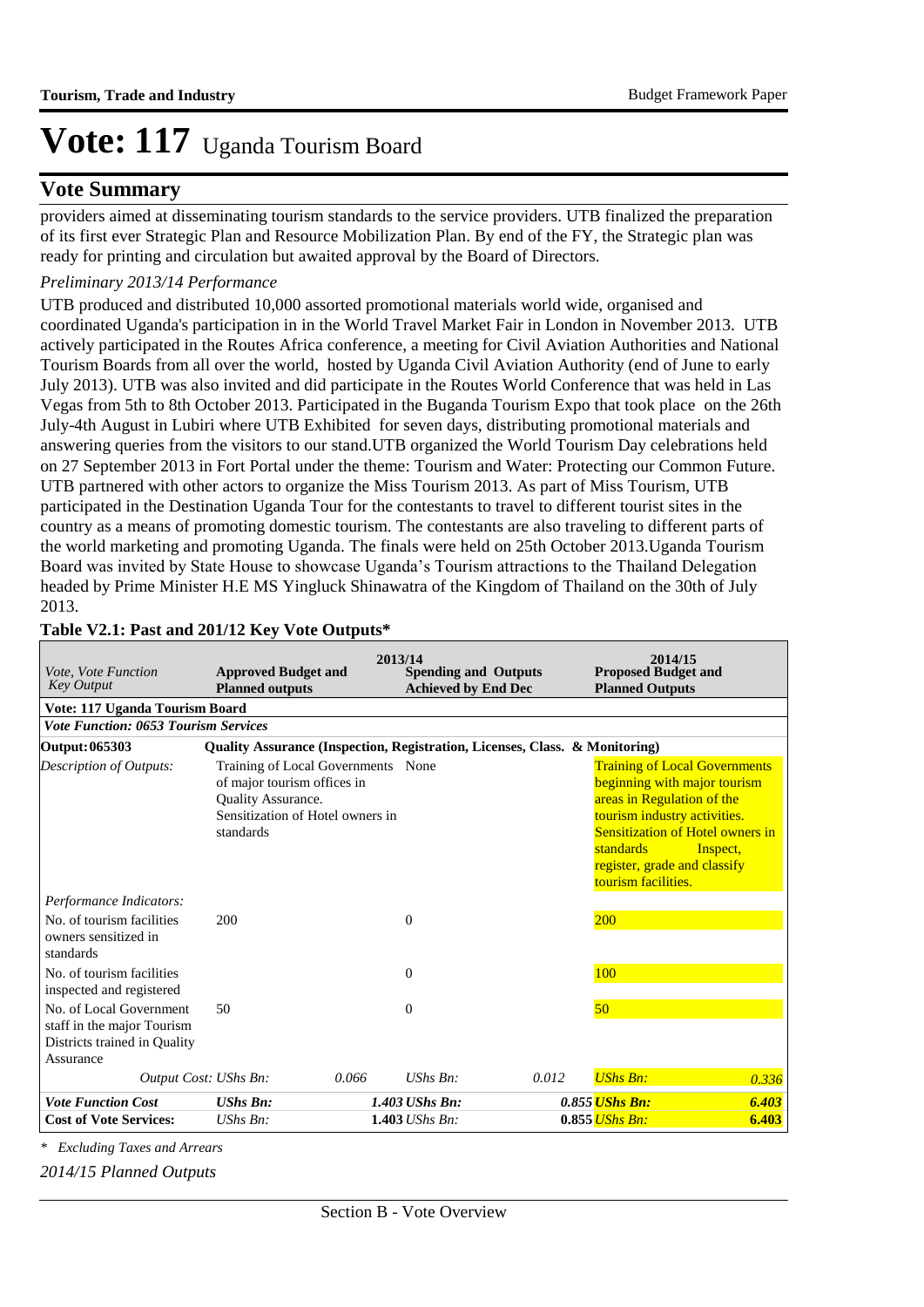## **Vote Summary**

10,000 assorted promotional materials produced and/or distributed worldwide.

Participate in 3 international tourism fairs, 2 regional tourism fairs and 3 domestic events and fairs.

Organize the World Tourism day celebrations

Research in the development of 2 new tourism products carried out.

Implement the M&E framework,

Monitoring of UTB activities country wide, mobilisation of funds, licensing of tourism sector actors as stipulated in the law, enforcing standards in tourism facilities through inspection, monitoring, classification and grading of hotels in Kampala, Entebbe, Jinja and Wakiso.

## **Table V2.2: Past and Medum Term Key Vote Output Indicators\***

|                                                                                                        |                    | 2013/14          |                              |                 | <b>MTEF Projections</b> |         |
|--------------------------------------------------------------------------------------------------------|--------------------|------------------|------------------------------|-----------------|-------------------------|---------|
| Vote Function Key Output<br>Indicators and Costs:                                                      | 2012/13<br>Outturn | Approved<br>Plan | Outturn by<br><b>End Dec</b> | 2014/15         | 2015/16                 | 2016/17 |
| Vote: 117 Uganda Tourism Board                                                                         |                    |                  |                              |                 |                         |         |
| <b>Vote Function:0653 Tourism Services</b>                                                             |                    |                  |                              |                 |                         |         |
| No. of Local Government staff in the<br>major Tourism Districts trained in<br><b>Quality Assurance</b> |                    | 50               | $\Omega$                     | 50 <sub>0</sub> | 50                      | 50      |
| No. of tourism facilities inspected<br>and registered                                                  |                    |                  | 0                            | 100             | 100                     | 100     |
| No. of tourism facilities owners<br>sensitized in standards                                            |                    | 200              | $\Omega$                     | <b>200</b>      | 200                     | 200     |
| <i>Vote Function Cost (UShs bn)</i>                                                                    | 1.384              | 1.403            | 0.855                        | 6.403           | 5.711                   | 7.553   |
| <b>Cost of Vote Services (UShs Bn)</b>                                                                 | 1.384              | 1.403            | 0.855                        | 6.403           | 5.711                   | 7.553   |

## *Medium Term Plans*

• Develop a tourism brand manual for Uganda to help standardize communications with all the institution's stakeholders;

• Organize more familiarization trips for tourism wholesalers and travel media houses both local and international to create awareness and appreciation of the Ugandan tourism product;

• Open offices in key international tourism hubs to build market representation and public relations, coordinate marketing and promotional activities. Undertake regular market studies and monitor effectiveness of all campaigns;

• Invest in electronic marketing by developing and regularly updating a Uganda tourism portal, social media outlets for UTB and advertising through websites with targeted tourist traffic;

• Undertake advertising campaigns through participating in regional and international tourism exhibitions in traditional and upcoming markets (road shows, trade fairs, branding in domestic and foreign markets

• Produce, in major international and local languages, and distribute promotional materials in key source markets and domestically

• Partner with key airlines and run adverts (in-flight magazines and DVDs)

•Promote the MICE - Business Meetings, Incentives, Conference and Events tourism segments and use it as a promotional base to market leisure and repeat business.

• Enhance the cooperation framework for marketing East Africa as a Single Destination through:

 Collaborate on the joint participation and organization of the key tourism fairs including the East African Tourism Fair

 $\Box$ Package and Market cross boarder tourism itineraries to tap into the entry points of long haul visitors with a regional tour interest.

• Marketing tourism activities to the Visiting Friends and Relatives segment through packaging Diaspora and regional attraction events

• Developing business tourism through linkage with multilateral corporate, event organizers, trade fairs and attraction of business meetings• Develop a local calendar for domestic tourism activities and publicize it to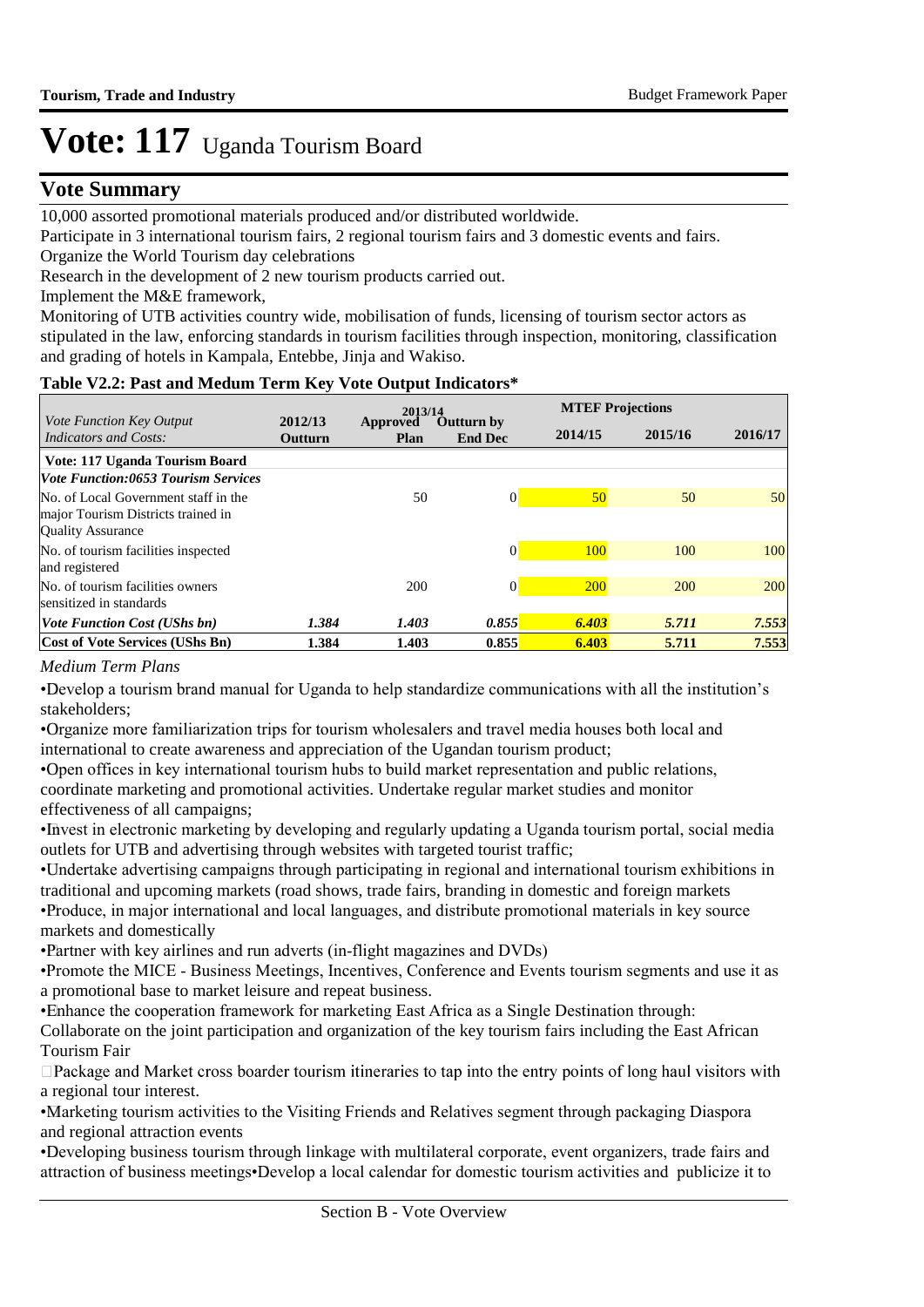## **Vote Summary**

all stakeholders;

• Run domestic tourism promotion campaigns on the leading public media and through organizing tourism competitions (miss tourism, school tourism clubs, essay competitions etc), partnerships, road shows, and other cost-effective avenues;

• Partner with transport companies and run adverts, brand their vehicles, interest them in engaging in tourism related businesses ( offer transport to key tourism destinations)

•Branding and signage of strategic places, border entry points, the airport, highways and major attraction areas

• Supporting infrastructure and investment that enhances domestic tourism

• Developing and implementing a registration and licensing framework

• Operationalize the legal instruments that allow UTB to generate specific financial resources from the private sector

• Commence implementation of the Tourism Development Levy and licensing of sector

actors Operationalizing the Tourism Fund as provided for in the Tourism Act 2008. • Establish/strengthen partnerships with key institution and stakeholders in the tourism value chain for supporting the marketing function. The key partners UTB will focus on are: the Civil Aviation Authority (CAA), Uganda Wildlife Authority (UWA), Uganda Investment Authority (UIA), National Forest Authority (NFA), Kampala City Council Authority (KCCA), Uganda Tourism Association (UTA) and Association of Uganda Tour Operators (AUTO).

• Build the capacity of the Board to mobilize grants and fundraising activities to attract complimentary resources to facilitate its mandate

• Make partnerships with development agencies to fund specific projects and/or provide technical support to UTB.

• Organize a national souvenir development competition and produce and market the souvenir(s) Grading and classification of Tourism Facilities beginning with Kampala, Entebbe, Jinja and in the wildlife protected areas.

• Training and equipping a tourism and hospitality inspection team in all districts headed by the district tourism focal point officer and consisting of District Commercial Officer, Health Inspector, Fire and Safety Officer, Law Enforcement Officer and a Hotel Assessor

• Developing an inspection and monitoring framework with an enforcement capacity for tourism designated establishments

• Roll-out enforcement of the accommodation and restaurant standards in other parts of Uganda after integrating lessons from the pilot areas

• Develop quality standards for other nodes along the entire tourism value chain

• Develop and implement an effective organization performance management system

• Provide incentives and improve performance of existing staff, subsequently attract, develop and retain additional skilled workforce as UTB workload increases.

• Provide optimal resources (remuneration, professional development support and physical resources) to all UTB functions for efficient service delivery

• Partner with local government and the foreign missions to implement the Board's functions

• Establish mechanisms to ensure all functional areas develop and implement plans that feed into the overall strategic direction for UTB.

• Refurbish and brand the Tourism Board's Headquarters and the main Tourism Information Office at the Entebbe Airport and Kampala National Theatre to reflect the destination Brand Image and facilitate its functions.

• Establish and maintain 5 Regional Tourist Information Centers to facilitate the provision of information and coordinating tourism activity in the regions

• Equip and brand regional tourism focal point offices and foreign mission officers.

• Secure a permanent home for UTB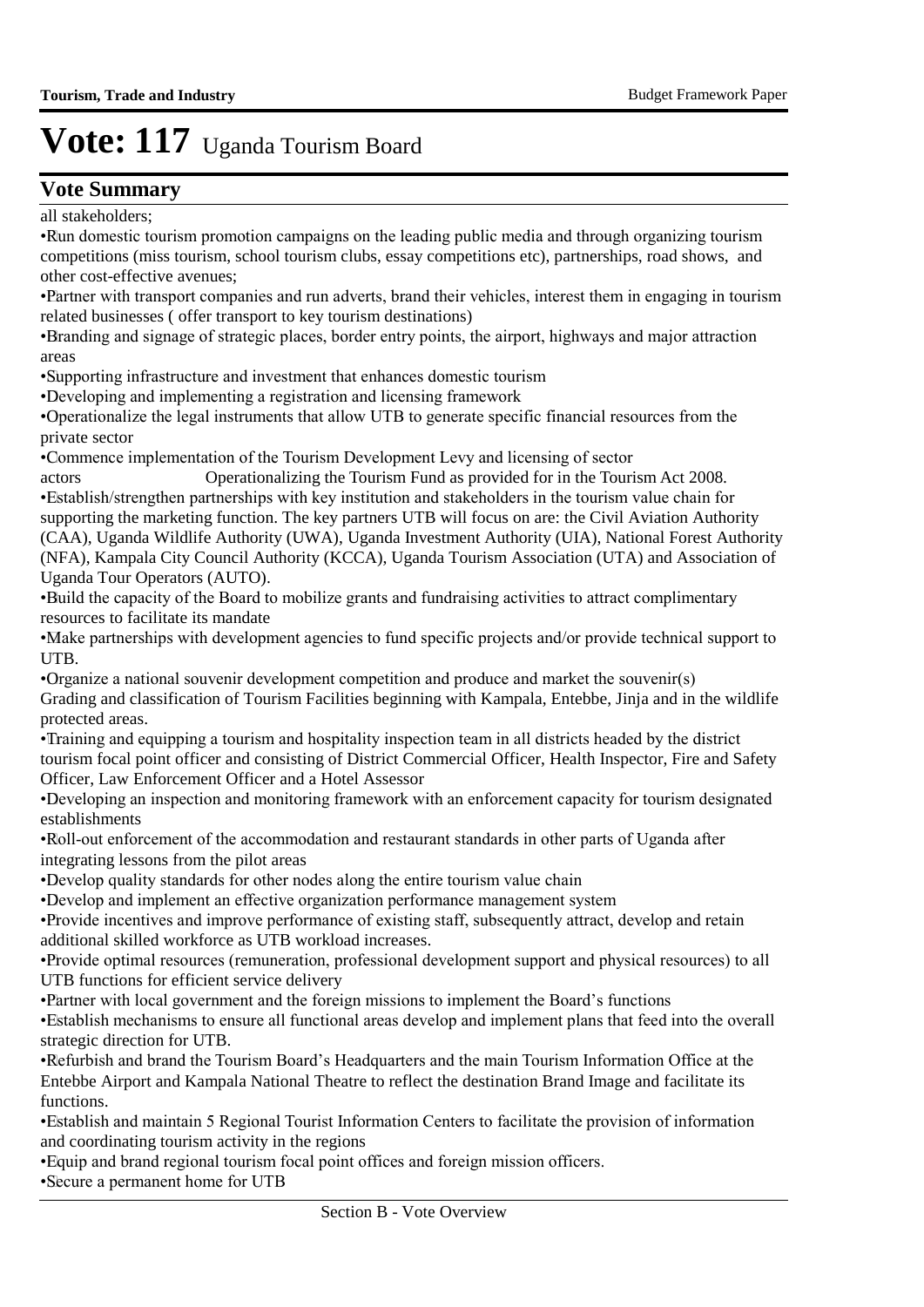## **Vote Summary**

- • Support Industry associations to build sustainable governance and administrative structures
- • Support enterprise capacity building programs with skills training and market access provision
- • Support private sector participation in tourism fairs and advocacy in regional and international meetings Identify private sector capacity gaps and carry out activities to address the identified gaps
- • Partner with private sector organizations, regional and international bodies to develop tourism
- Prepare product development plans, physical plans, feasibility studies, and so on, designed to promote the development of tourism experiences;
- • Conduct a status inventory and mapping of the existing and potential attractions
- • Profile, catalogue and position tourism products
- • Carry out a diagnostic tourism industry study to profile visitors' tastes and preferences
- • Develop tourist itineraries plans defining the infrastructure needs and business opportunities along the value chain.
- • Develop tourist site specific plans focusing on the attraction, infrastructure business opportunities and management frameworks
- • Support the development of tourism product sites that encourage longer visitor stay and/or benefit the poor • Support stakeholder capacity development along the tourist site value chain
- • Conduct tourist value chain analysis and identify the needs of communities and business enterprises benefiting from the key sites
- Support communities especially the less advantaged but economically active, to engage in and benefit from tourism as suppliers, service providers and employees Support communities in the identification,
- development and marketing of inclusive and pro-poor tourism products and services
- • Develop communities and enterprise development skills training programs to increase the competitiveness of the enterprises.
- Support communities and enterprises with business mentorship and support monitoring services to improve competitive and sustainability
- • Provide communities and enterprises with support networks for grant mobilization and financial intermediaries for capitalization.
- • Support communities and enterprises establish linkages with larger sector actors
- • Conduct regular tourism investment mapping and promotion of the key attractions and business support opportunities
- • Support the development of a tourism investment guide and incentive plan defining the attraction categories and investment capitalization
- • Develop detailed model business plans for key attraction areas
- • Organize local and international business forums attracting and matching potential investors and investment partnerships.
- • Provide business facilitation programs for potential investors focusing on information access, financial intermediation, regulatory stakeholder and incentive access.
- • Prepare feasibility studies for new investments in the sector.

### **(ii) Efficiency of Vote Budget Allocations**

UTB will adopt on-line marketing as a way of improving efficiency and value for money. This is to enable the istitution reach a wider market at minimal cost, compared with international fairs; UTB will also work closely with local authorities in the implementation of its regulatory role of inspection, registration, approval of building and other plans etc instead of recruiting additional staff.

<sup>•</sup> Undertake research to guide private sector development

<sup>•</sup> Create an updated database of local stakeholders (private, public, civil society and NGOs) and international actors

<sup>•</sup> Support private sector associations and facilitate the implementation of their objectives that complement the Board's activities.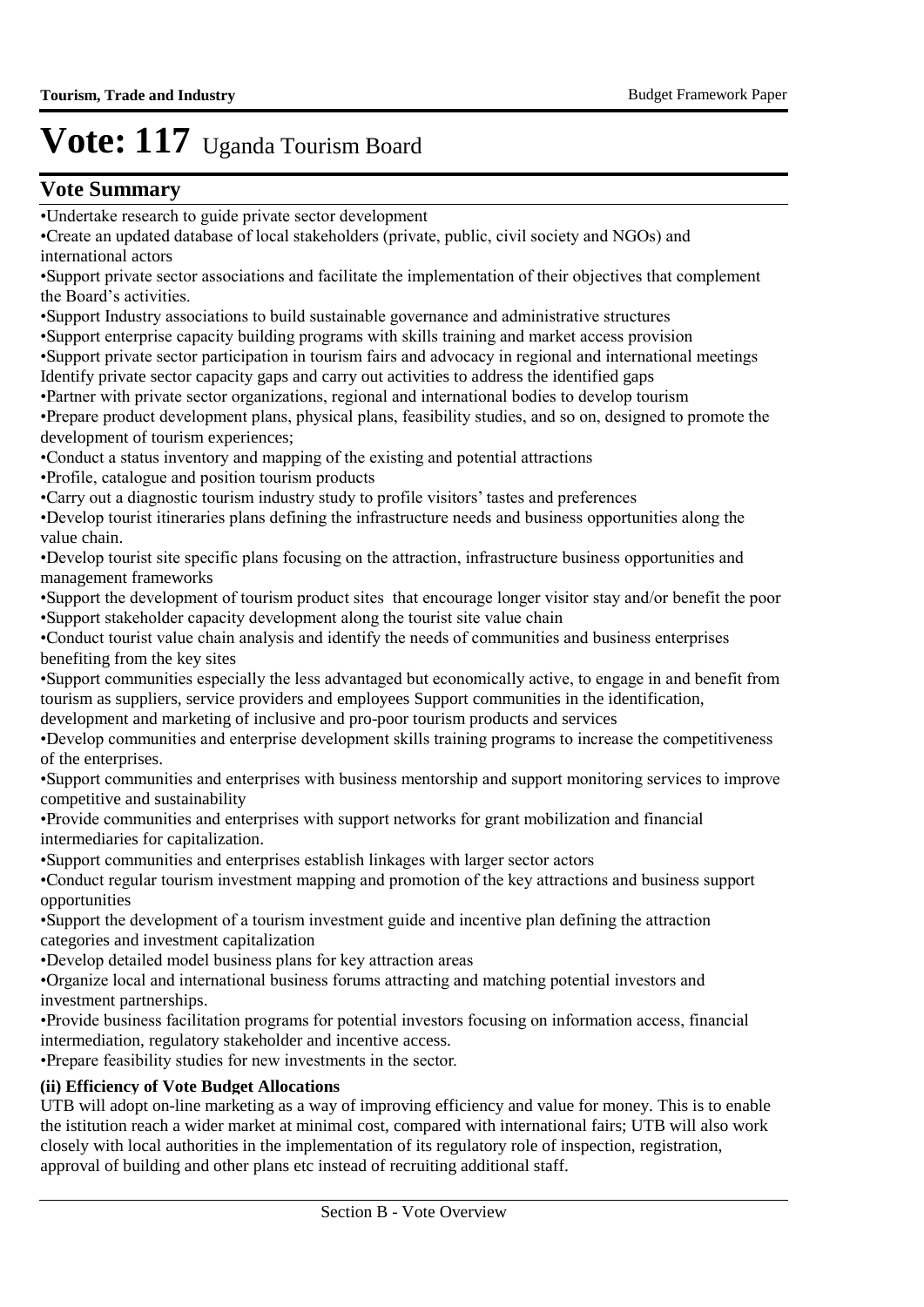# **Vote Summary**

| Table V2.3: Allocations to Key Sector and Service Delivery Outputs over the Medium Term                                                                                                                                                                                                                                           |  |  |                           |                                 |     |     |                      |                                 |         |      |
|-----------------------------------------------------------------------------------------------------------------------------------------------------------------------------------------------------------------------------------------------------------------------------------------------------------------------------------|--|--|---------------------------|---------------------------------|-----|-----|----------------------|---------------------------------|---------|------|
|                                                                                                                                                                                                                                                                                                                                   |  |  | $(i)$ Allocation (Shs Bn) |                                 |     |     | $(ii)$ % Vote Budget |                                 |         |      |
| <b>Billion Uganda Shillings</b>                                                                                                                                                                                                                                                                                                   |  |  |                           | 2013/14 2014/15 2015/16 2016/17 |     |     |                      | 2013/14 2014/15 2015/16 2016/17 |         |      |
| <b>Key Sector</b>                                                                                                                                                                                                                                                                                                                 |  |  | 0.1                       | 0.3                             | 0.1 | 0.1 | 4.7%                 | $5.2\%$                         | $1.2\%$ | 0.9% |
| Service Delivery                                                                                                                                                                                                                                                                                                                  |  |  | 0.1                       | 0.3                             | 0.1 | 0.1 | $4.7\%$              | $5.2\%$                         | $1.2\%$ | 0.9% |
| Table V2.4: Key Unit Costs of Services Provided and Services Funded (Shs '000)<br><b>Unit Cost</b><br><b>Planned</b><br><b>Proposed</b><br><b>Costing Assumptions and Reasons for</b><br><b>Actual</b><br><b>Actual</b><br><b>Description</b><br>2014/15<br>2012/13<br>2013/14<br>any Changes and Variations from Plan<br>by Sept |  |  |                           |                                 |     |     |                      |                                 |         |      |
| <i>Vote Function:0653 Tourism Services</i><br>test                                                                                                                                                                                                                                                                                |  |  |                           |                                 |     |     |                      |                                 |         |      |
| (iii) Vote Investment Plans<br>NA                                                                                                                                                                                                                                                                                                 |  |  |                           |                                 |     |     |                      |                                 |         |      |

#### **Table V2.5: Allocations to Capital Investment over the Medium Term**

|                                           | $(i)$ Allocation (Shs Bn) |     |                                 |     | $(ii)$ % Vote Budget |           |                                 |           |
|-------------------------------------------|---------------------------|-----|---------------------------------|-----|----------------------|-----------|---------------------------------|-----------|
| <b>Billion Uganda Shillings</b>           |                           |     | 2013/14 2014/15 2015/16 2016/17 |     |                      |           | 2013/14 2014/15 2015/16 2016/17 |           |
| Consumption Expendture (Outputs Provided) | 1.3                       | 5.9 | 5.6                             | 7.4 | $93.4\%$             | $91.4\%$  | 98.1%                           | 98.5%     |
| Investment (Capital Purchases)            | 0.1                       | 0.6 | 0.1                             | 0.1 | 6.6%                 | 8.6%      | 1.9%                            | 1.5%      |
| <b>Grand Total</b>                        | 1.4                       | 6.4 | 5.7                             | 7.6 | $100.0\%$            | $100.0\%$ | $100.0\%$                       | $100.0\%$ |

None

#### **Table V2.6: Major Capital Investments**

#### **(iv) Vote Actions to improve Priority Sector Outomes**

To improve the performance of UTB, the Board of Directors have embarked on the process of restructuring the institution. The Board is first and foremost filling the top most positions in the institution. The posts of Executive Director (ED), Deputy Executive Director (DED), Finance and Administration Manager and Marketing Manager have been advertised. The Board expects to attract competent, well paid staff to enable UTB implement its mandate. The recruitment/retainment of the other staff is to be agreed on after filling the key, top positions. UTB has also, under the current management, and for the first time since the institution was established, formulated a Strategic Plan covering the period 2013/14 - 2015/16. The Plan lays out a road map that will guide the institution in implementing its mandate, and also translates the broader national and sectoral objectives into institutional strategies and objectives. Also to effectively implement the Strategic Plan, the institution has formulated a M&E Strategy, a Business Plan and a Resource Mobilisation Plan. These strategies and plans are all aimed at improving performance.

#### **Table V2.7: Priority Vote Actions to Improve Sector Performance**

| 2013/14 Planned Actions:                                                        | 2013/14 Actions by Sept:                               | 2014/15 Planned Actions:                                                                                                                                                                                                                                       | <b>MT Strategy:</b>                                                                                                                                                                         |  |  |  |  |  |  |
|---------------------------------------------------------------------------------|--------------------------------------------------------|----------------------------------------------------------------------------------------------------------------------------------------------------------------------------------------------------------------------------------------------------------------|---------------------------------------------------------------------------------------------------------------------------------------------------------------------------------------------|--|--|--|--|--|--|
| Sector Outcome 2: Improved Heritage Conservation and Increased Tourism Earnings |                                                        |                                                                                                                                                                                                                                                                |                                                                                                                                                                                             |  |  |  |  |  |  |
| Vote Function: 06 53 Tourism Services                                           |                                                        |                                                                                                                                                                                                                                                                |                                                                                                                                                                                             |  |  |  |  |  |  |
| VF Performance Issue:                                                           | Inadequate funding for promoting and marketing tourism |                                                                                                                                                                                                                                                                |                                                                                                                                                                                             |  |  |  |  |  |  |
|                                                                                 |                                                        | <b>Finalize the formulation of the</b><br><b>National Marketing Strategy,</b><br>develop a tourism brand<br>manual. Lobby for additional<br>funds; establish stronger<br>partnerships; Operationalize<br>the Tourism Fund to which<br>partners can contribute. | Open offices in key<br>international tourism hubs;<br>Invest in electronic marketing:<br>undertake promotion in<br>domestic, regional and<br>international markets and<br>promote the MICE. |  |  |  |  |  |  |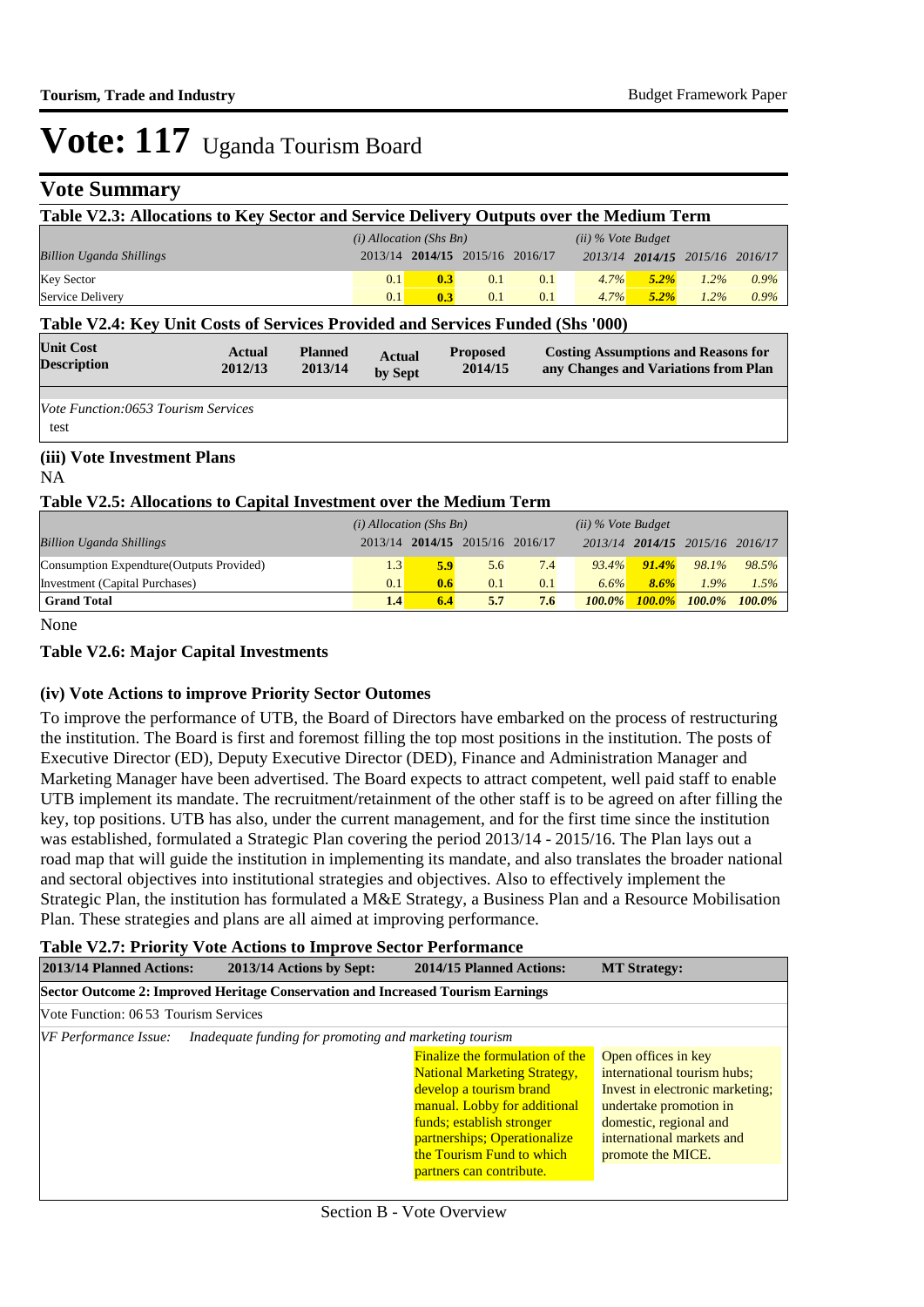## **Vote Summary**

| 2013/14 Planned Actions: | 2013/14 Actions by Sept:                                                                 | <b>2014/15 Planned Actions:</b>    | <b>MT Strategy:</b>               |
|--------------------------|------------------------------------------------------------------------------------------|------------------------------------|-----------------------------------|
| VF Performance Issue:    | Inadequate staff at UTB                                                                  |                                    |                                   |
|                          |                                                                                          | Competitive salaries will be       | Implement sustainable means       |
|                          |                                                                                          | paid to all staff; Fast tracking   | of raising self revenue as        |
|                          |                                                                                          | of the implementation of the       | provided in the Tourism Act       |
|                          |                                                                                          | Levy will help to raise its own    | 2008 - Levy and licensing;        |
|                          |                                                                                          | revenue that will be used to       | Lobby government to               |
|                          |                                                                                          | meet some of these urgent          | recognise tourism as a priority   |
|                          |                                                                                          | needs:                             | in regards to resource            |
|                          |                                                                                          |                                    | allocation;                       |
| VF Performance Issue:    | Lack of legislation in implementing classification and grading of hospitality facilities |                                    |                                   |
|                          |                                                                                          | Loby stakeholders for the          | <b>Operationalize the Tourism</b> |
|                          |                                                                                          | implementation of the Tourism      | Fund; Implement the Tourism       |
|                          |                                                                                          | Levy: Commence Licensing of        | Levy; Lobby development           |
|                          |                                                                                          | tourism facilities; Lobby          | partners for funding; enter       |
|                          |                                                                                          | <b>MFPED</b> for increased funding | sustainable partnerfips with      |
|                          |                                                                                          | under wage to facilitate           | sector actors and beneficiaries   |
|                          |                                                                                          | recruitment of new staff;          | of UTB's promotion activities     |

## *V3 Proposed Budget Allocations for 2014/15 and the Medium Term*

*This section sets out the proposed vote budget allocations for 2014/15 and the medium term, including major areas of expenditures and any notable changes in allocations.* 

#### **Table V3.1: Past Outturns and Medium Term Projections by Vote Function\***

|                                | 2013/14                   |                        | <b>MTEF Budget Projections</b> |         |         |         |
|--------------------------------|---------------------------|------------------------|--------------------------------|---------|---------|---------|
|                                | 2012/13<br><b>Outturn</b> | Appr.<br><b>Budget</b> | Spent by<br><b>End Sept</b>    | 2014/15 | 2015/16 | 2016/17 |
| Vote: 117 Uganda Tourism Board |                           |                        |                                |         |         |         |
| 0653 Tourism Services          | 1.384                     | 1.403                  | 0.290                          | 6.403   | 5.711   | 7.553   |
| Total for Vote:                | 1.384                     | 1.403                  | 0.290                          | 6.403   | 5.711   | 7.553   |

### **(i) The Total Budget over the Medium Term**

Tha allocations over the medium term are as follows: 2014/15 Shs.1.403; 2015/16 Shs. 1.507bn and 2016/17 Shs. 1.659bn. In the year 2016/17, the wage bill goes up by about Shs. 0.1bn. Otherwise the changes in the allocations are not significant since the changes in the MTEF numbers are also not significant.

#### **(ii) The major expenditure allocations in the Vote for 2014/15**

The mandate of UTB is to promote Uganda as a first class tourism destination; and ensure competitiveness of Uganda's tourism industry, both domestically and internationally. The Tourism Act 2008 also mandates UTB to regulate the sector, mobilize self funding through the tourism levy and licensing. Thus, the vote functions that take up the shares of the expenditures are: (a) Tourism promotion and marketing with Shs 0. 24billion (17%); (b) UTB support services including rent, salaries, utilities, gratuity, NSSF Shs 0.92bn (65%); (c) Resource Mobilization, Planning and Research Shs. 0.031bn (2.2%) (d) Quality Assurance (inspection, licensing, registering, grading and classification) with Shs. 0.066bn (4.70%); (e) purchase of cumputers and It equipment, and workstations and office chairs for the new staff which the Board is recruiting.

#### **(iii) The major planned changes in resource allocations within the Vote for 2014/15** None

#### **Table V3.2: Key Changes in Vote Resource Allocation**

| <b>Changes in Budget Allocations and Outputs from 2013/14 Planned Levels:</b> |                           |         | Justification for proposed Changes in |
|-------------------------------------------------------------------------------|---------------------------|---------|---------------------------------------|
| 2014/15                                                                       | 2015/16                   | 2016/17 | <b>Expenditure and Outputs</b>        |
|                                                                               | Section B - Vote Overview |         |                                       |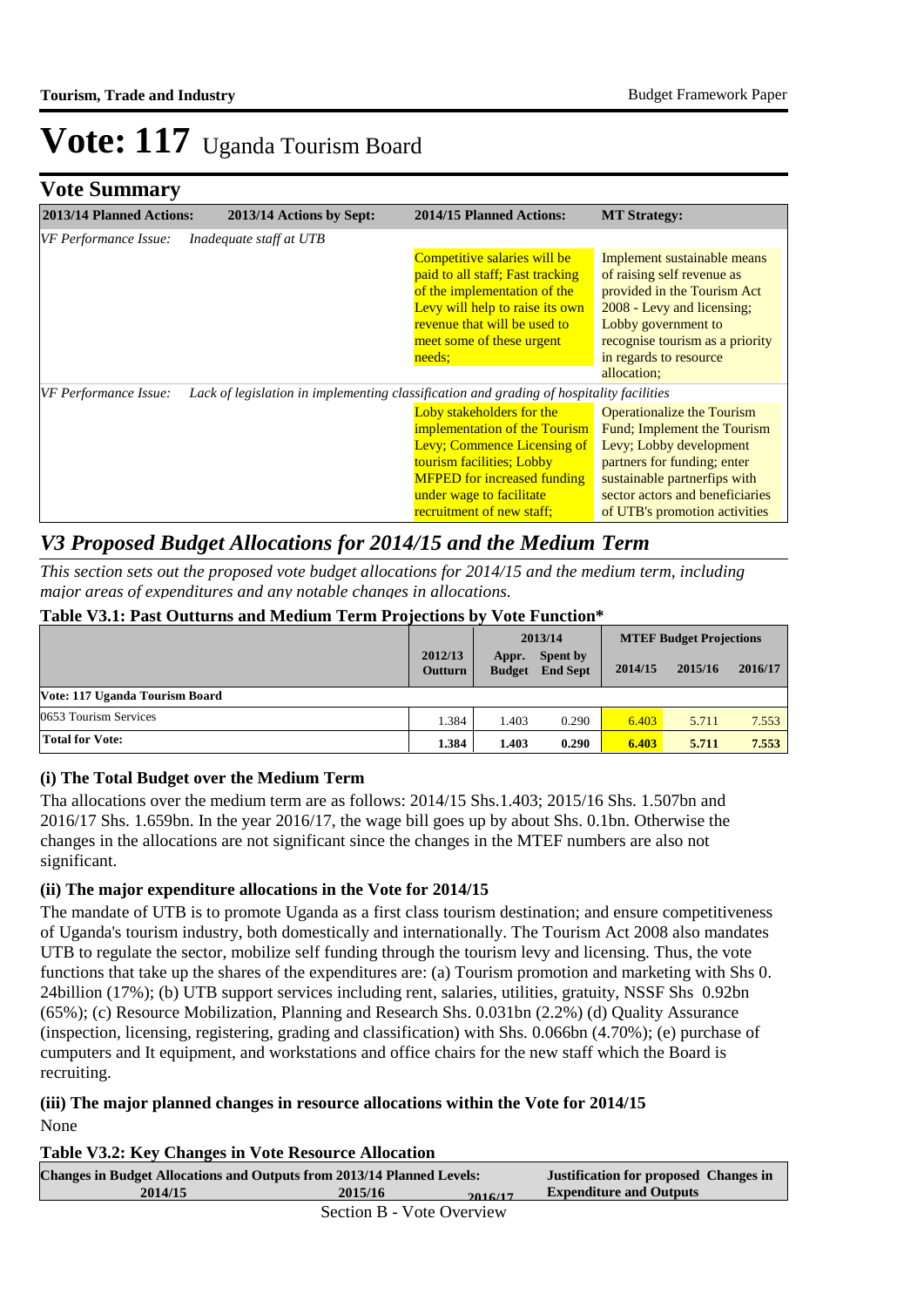**Justification for proposed Changes in** 

# $V$ **ote: 117** Uganda Tourism Board

## **Vote Summary**

| <u>v vic Dunningi y</u>                             |                                         |                  | 201011                                                                              |       |                                                                                                                                                                                                             |
|-----------------------------------------------------|-----------------------------------------|------------------|-------------------------------------------------------------------------------------|-------|-------------------------------------------------------------------------------------------------------------------------------------------------------------------------------------------------------------|
|                                                     | Vote Function:0601 Tourism Services     |                  |                                                                                     |       |                                                                                                                                                                                                             |
| Output:                                             | 0653 01 Tourism Promotion and Marketing |                  |                                                                                     |       |                                                                                                                                                                                                             |
| <b>UShs Bn:</b>                                     | The number of international             | $1.796$ UShs Bn: | 4.286 UShs Bn:                                                                      |       | <b>6.022</b> In order to compete favourably with<br>neighbouring countries with the                                                                                                                         |
| fairs to be attended have<br>increased from 2 to 11 |                                         |                  |                                                                                     |       | introduction of the single visa more<br>funds have been allocated to domestic<br>and international marketing through<br>tourism fairs and media campaigns this<br>is expected to increased tourism earnings |
| Output:                                             |                                         |                  | 0653 02 Tourism Research and Development                                            |       |                                                                                                                                                                                                             |
| <b>UShs Bn:</b>                                     |                                         | $0.255$ UShs Bn: | $0.006$ UShs Bn:                                                                    |       | $0.005$ This is because effective tourism and                                                                                                                                                               |
|                                                     | More research surveys to be             |                  |                                                                                     |       | marketing and promotion should be                                                                                                                                                                           |
| undertaken                                          |                                         |                  |                                                                                     |       | research driven in order to determine<br>consumer preferences and in turn<br><i>increase visitor spending</i>                                                                                               |
| Output:                                             |                                         |                  | 0653 03 Quality Assurance (Inspection, Registration, Licenses, Class. & Monitoring) |       |                                                                                                                                                                                                             |
| <b>UShs Bn:</b>                                     |                                         | $0.270$ UShs Bn: | $0.000$ UShs Bn:                                                                    |       | 0.000 Maintaining sector standrads is key to                                                                                                                                                                |
| <b>Resources allocated to</b>                       |                                         |                  |                                                                                     |       | ensure value for money services                                                                                                                                                                             |
|                                                     | inspection and registration             |                  |                                                                                     |       |                                                                                                                                                                                                             |
| Output:                                             |                                         |                  | 0653 05 UTB Support Services (Finance & Administration)                             |       |                                                                                                                                                                                                             |
| <b>UShs Bn:</b>                                     |                                         | $2.219$ UShs Bn: | $0.001$ UShs Bn:                                                                    | 0.102 |                                                                                                                                                                                                             |
| Output:                                             |                                         |                  | 0653 75 Purchase of Motor Vehicles and Other Transport Equipment                    |       |                                                                                                                                                                                                             |
| <b>UShs Bn:</b>                                     |                                         | $0.330$ UShs Bn: | $0.109$ UShs Bn:                                                                    | 0.114 |                                                                                                                                                                                                             |

# *V4: Vote Challenges for 2014/15 and the Medium Term*

*This section sets out the major challenges the vote faces in 2014/15 and the medium term which the vote has been unable to address in its spending plans.*

UTB continues to face a number of challenges including: inadequate funding which has affected, adversely, all functions of the Board. With an annual budget of only Shs. 1.403bn, most of which goes to meeting staff costs (salaries, gratuity, NSSF), rent and other operational costs, it has become increasingly dificult to implement the institutions mandate. Staff remuneration is very low, compared to other agencies, making it impossible to keep the attention of staff on the work of the institution. The Strategic Plan annual budget requirement for the period 2013/14 to 2015/16 is Shs.16,025 bn; Shs. 18.975bn and Shs. 25.895bn respectively. The available annual funding from GoU over the same period is Shs. 1.403bn for both 2013/14 and 2014/15 FYs and Shs.1.62bn for the FY 2016/17. Another challenge is the failure to reward the staff competitively. This has made it difficult to attract dedicated staff. The delayed implementation of the Tourism Act 2008 provisions such as the implementation of the Tourism Development Levy and Licensing have also adversely affected the ability of UTB to meet its mandate. The levy was expected to raise sustainable funding for marketing, regulation private sector development, capacity development of the private sector and public sector and any other activity that would be agreed on by stakeholders. The delayed approval of the Tourism Regulations, which are supposed to operationalize the Tourism Act, has also been a challenge, affecting specifically the regulatory role of the institution with some of the functions of UTB continuing to be implemented by the MTWA.

 Comparing the Strategic Plan 2013/14 - 2015/16 funding requirements and the MTEF projections, the annual funding gaps are as follows: 2013/14 Shs. 14.6bn; 2014/15 Shs. 17.57bn and 2015/16 Shs. 24.49bn.

#### **Table V4.1: Additional Output Funding Requests**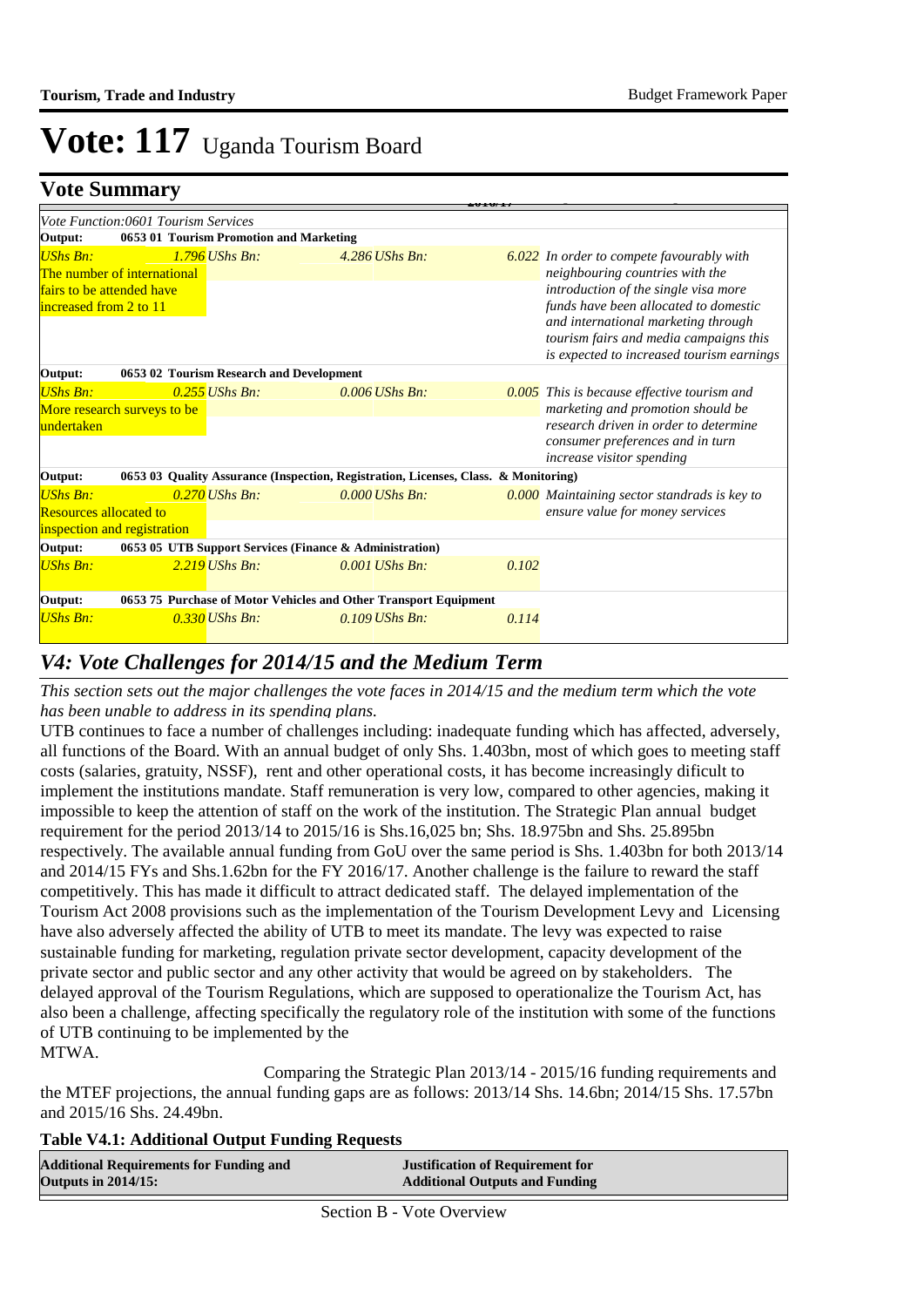# **Vote Summary**

| <b>Additional Requirements for Funding and</b><br><b>Outputs in 2014/15:</b>                                                                                                                                                                                                                                                                                                                                                                                                                       | <b>Justification of Requirement for</b><br><b>Additional Outputs and Funding</b>                                                                                                                                                                                                                                                                                                                                                                                                                                                                                                                                                                                     |
|----------------------------------------------------------------------------------------------------------------------------------------------------------------------------------------------------------------------------------------------------------------------------------------------------------------------------------------------------------------------------------------------------------------------------------------------------------------------------------------------------|----------------------------------------------------------------------------------------------------------------------------------------------------------------------------------------------------------------------------------------------------------------------------------------------------------------------------------------------------------------------------------------------------------------------------------------------------------------------------------------------------------------------------------------------------------------------------------------------------------------------------------------------------------------------|
| Vote Function:0601 Tourism Services                                                                                                                                                                                                                                                                                                                                                                                                                                                                |                                                                                                                                                                                                                                                                                                                                                                                                                                                                                                                                                                                                                                                                      |
| Output:<br>0653 01 Tourism Promotion and Marketing                                                                                                                                                                                                                                                                                                                                                                                                                                                 |                                                                                                                                                                                                                                                                                                                                                                                                                                                                                                                                                                                                                                                                      |
| 3.195<br><b>UShs Bn:</b><br>Run domestic tourism promotion campaigns on the leading<br>public media and through organizing tourism competitions,<br>partnerships and other cost-effective avenues. Organize fam<br>trips for tourism wholesalers and travel media houses both<br>local and international to create awareness and appreciation<br>of the Ugandan tourism product. Open offices or hire PR<br>firms in source markets                                                                | UTB has formulated a 3 year Strategic Plan requiring, requiring<br>Shs. 8.4bn ; Shs. 6.7bn; and Shs. 14.6bn for marketing over the<br>period 2013/14 - 2016/17. However only Shs. 0.24bn can be<br>provided within the MTEF. The additional funds will enable UTB<br>attain its mandate and implement its Strategic Plan. This will<br>enable Uganda strengthen itself in the traditional source markets,<br>but also penetrate new and upcoming markets.                                                                                                                                                                                                            |
| Output:<br>0653 02 Tourism Research and Development                                                                                                                                                                                                                                                                                                                                                                                                                                                |                                                                                                                                                                                                                                                                                                                                                                                                                                                                                                                                                                                                                                                                      |
| <b>UShs Bn:</b><br>5.219<br>Increase the quality and range of tourism product; support<br><b>Community Tourism Enterprise Development and Pro-poor</b><br>Tourism Initiatives; and Enhance Tourism Investment.<br>Resource mobilisation efforts are also handled under this<br>function, in line with the Tourism Act 2008, will therefore<br>put in place a framework for the implementation of the<br>Tourism Development Levy and the Tourism Fund and pilot<br>the implementation of the levy. | Destination Uganda has a narrow product diversity - there are a<br>few examples of inclusive and pro-poor tourism products. There is<br>urgent need to develop new products and to attract new<br>investment in the industry in order to increase the quality and<br>range of tourism product; support Community Tourism Enterprise<br>Development and Pro-poor Tourism Initiatives; and Enhance<br>Tourism Investment. Secondly, the sustainability of UTB activities<br>is dependent on its ability to generate self revenue; resource<br>mobilisation will be a key activity including putting a framework<br>for licencing and for the Tourism Development Levy. |
| 0653 03 Quality Assurance (Inspection, Registration, Licenses, Class. & Monitoring)<br>Output:                                                                                                                                                                                                                                                                                                                                                                                                     |                                                                                                                                                                                                                                                                                                                                                                                                                                                                                                                                                                                                                                                                      |
| <b>UShs Bn:</b><br>1.714<br>Build capacity in local authorities to enforce quality<br>assuranceservice; Inspect and enforce industry adherence to<br>approved standards; Quality Assurance recognition awards                                                                                                                                                                                                                                                                                      | The Uganda Tourism Act, 2008 provides for regulation of the<br>tourism industry by UTB. This has not been done because of<br>insufficient funds, lack of staff, but also the delayed formulation<br>and gazetting of the Tourism Regulations. The aditional funds will<br>enable UTB to effectively regulate the sector to ensure<br>internationally acceptable standards of tourist services.                                                                                                                                                                                                                                                                       |
| Output:<br>0653 05 UTB Support Services (Finance & Administration)                                                                                                                                                                                                                                                                                                                                                                                                                                 |                                                                                                                                                                                                                                                                                                                                                                                                                                                                                                                                                                                                                                                                      |
| <b>UShs Bn:</b><br>4.680<br>Manpower development including recruitment of competent<br>and well paid staff. Strengthen IT capacity of the Board,<br>improve planning and reseach capacity of the institution.                                                                                                                                                                                                                                                                                      | Provide incentives and improve performance of UTB staff,<br>subsequently attract, develop and retain additional skilled<br>workforce as UTB workload increases.<br>Provide optimal resources (remuneration, professional<br>development support and physical resources) to all UTB functions<br>for efficient service delivery                                                                                                                                                                                                                                                                                                                                       |
| Output:<br>0653 71 Acquisition of Land by Government                                                                                                                                                                                                                                                                                                                                                                                                                                               |                                                                                                                                                                                                                                                                                                                                                                                                                                                                                                                                                                                                                                                                      |
| 2.000<br><b>UShs Bn:</b><br>A home for UTB will enable the institution save huge sums<br>of money incurred through rent. UTB pays rent annually of<br>Shs. 170m per annum (12.11% of our annual budget). UTB<br>plans to secure a permanent home and rent some of the space<br>to raise self revenue. During the year 2014/15, UTB plans to<br>buy land at a cost of Shs. 2bn.                                                                                                                     | The new home will help save on the expenditure on rent,<br>conference facilities (UTB has several engagements with<br>stakeholders, seminars and training sessions, especiall for private<br>operators, which have been taking place in hotels). We have been<br>paying collosal sums of money to the hotels. The new home will<br>have a Board Room that can accommodate up to 300 people.<br>UTB will also provide conference facilities for our partners, the<br>private sector, at a small fee.                                                                                                                                                                  |

*This section discusses how the vote's plans will address and respond to the cross-cutting policy, issues of gender and equity; HIV/AIDS; and the Environment, and other budgetary issues such as Arrears and NTR..* 

#### **(i) Cross-cutting Policy Issues**

### *(i) Gender and Equity*

UTB will work with other industry actors to ensure that products that benefit all gender are developed. Though the industry employees more women than men, the gender concerns are not addressed, women employees need to be protected from sexual harassment. Moreover, the industry is characterised by late working hours, pausing a dander for especially female employees who have to move at night. Programs